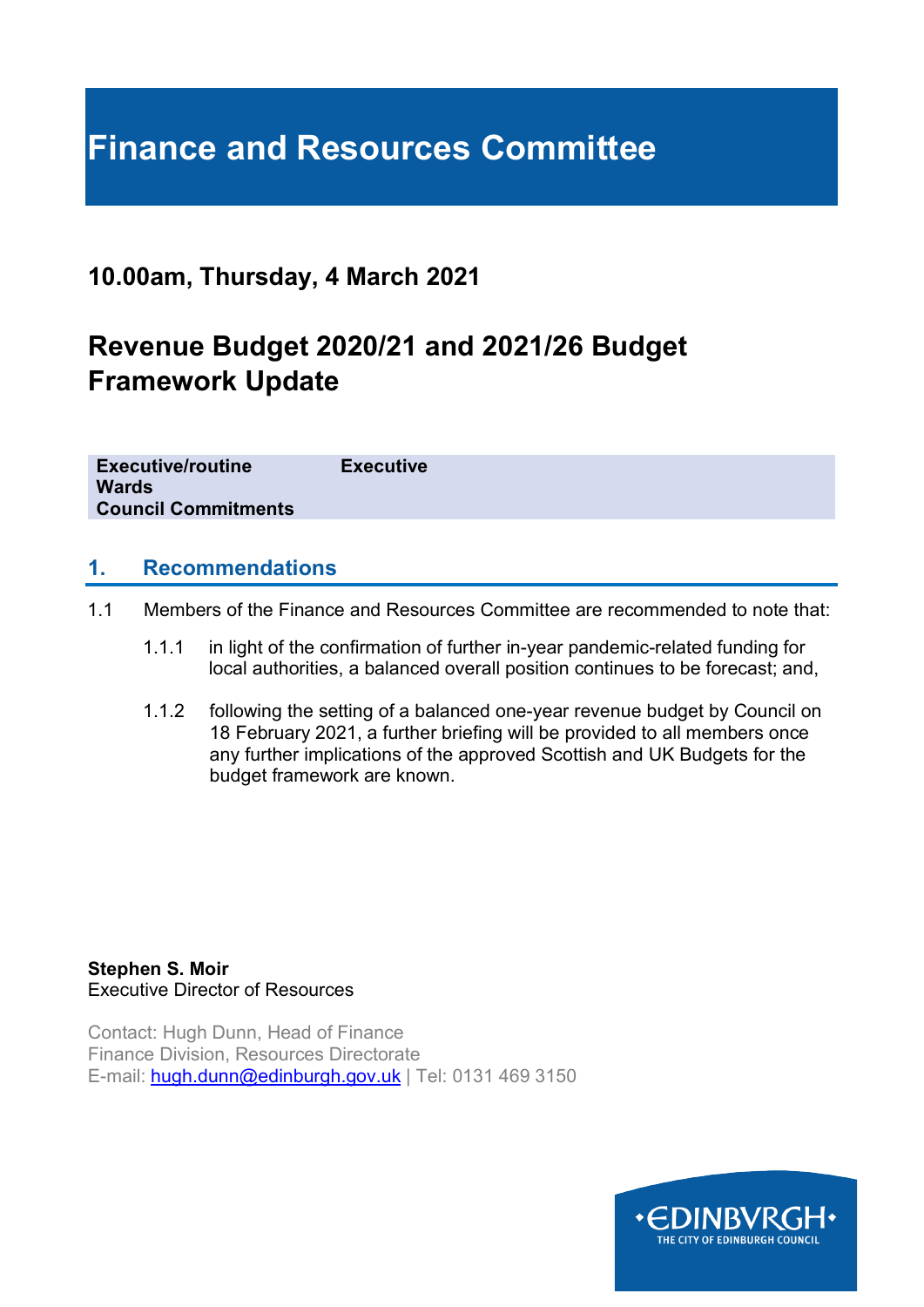**Report**

## **Revenue Budget 2020/21 and 2021/26 Budget Framework Update**

## **2. Executive Summary**

2.1 This short report updates members on the position in respect of the current year's revenue budget which, following the confirmation of further pandemic-related funding for local authorities, continues to reflect a projected balanced overall outturn. The report also briefly sets out the outcome of the Council's budget-setting meeting and its impact on subsequent years of the revenue budget framework.

## **3. Background**

- 3.1 Members of the Committee have considered a series of detailed in-year revenue budget monitoring reports, the most recent of which was presented on 21 January 2021. Based upon the provisional initial funding allocation from the income compensation scheme, a balanced overall position was forecast as of that time, albeit this remained dependent upon a £7m in-year contribution from the Council's earmarked reserves. While this balanced position was welcomed, in view of the recent tightening of COVID-related restrictions and consequent impact on key income streams (particularly parking), it was agreed that a further update would be provided to members of the Committee at this meeting.
- 3.2 Following confirmation on 28 January 2021 of the provisional Local Government Settlement and the availability of £14.2m of additional funding relative to planning assumptions (but with remaining gaps in subsequent years of the framework), members of Council then approved a balanced one-year revenue budget for 2021/22.

## **4. Main report**

4.1 Given the comparatively late stage in the year and the prudent assumptions on service disruption adopted in previous reports, overall projections of the expenditure and income impacts of the pandemic on the Council's activity remain largely unchanged.

Finance and Resources Committee – 4 March 2021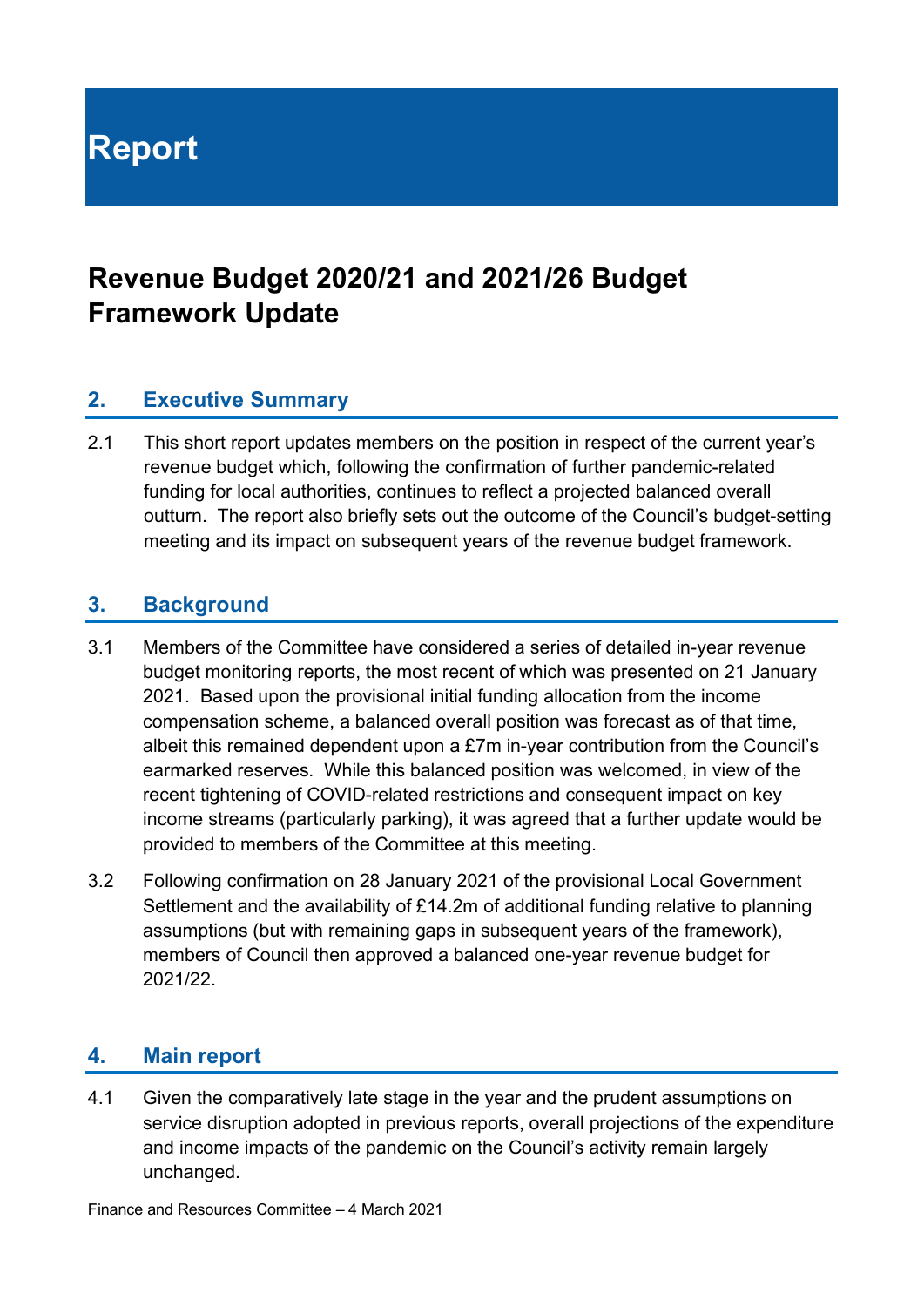#### **Parking and other service income**

4.2 The month eight update to the Committee's meeting on 21 January 2021 did, however, highlight the potential, based on existing trends, for reductions in parkingrelated income to exceed the remaining level of in-year risk provision. As of 21 February, since the imposition of tighter restrictions, weekly parking income levels have shown average year-on-year reductions of around 55%. Assuming broad continuation of these trends, the total loss of parking income, alongside reductions in other key income streams not already specifically incorporated within service projections, can be contained within the overall £3m risk contingency included in previous forecasts.

## **Arm's Length External Organisations (ALEOs)**

4.3 The projections contained within the report to the Committee's meeting on 21 January also included total cumulative ALEO support, or income losses, of £21m. While, where relevant, the impact of current restrictions on patronage continues to be actively monitored, in view of the earlier securing of financial support for Lothian Buses and Edinburgh Trams for the period from July 2020 to March 2021 inclusive and a significant business interruption insurance payment for Edinburgh Leisure, no further changes are proposed at this stage.

#### **Approved savings/management of residual pressures**

4.4 Executive Directors also continue to develop implementation plans to deliver savings measures required to mitigate residual pressures and savings shortfalls within their respective service areas. A balanced (or better) position in core activity is now being forecast by both the Communities and Families and Resources Directorates, as well as the Chief Executive's Service. The position for the Place Directorate remains broadly unchanged from the £0.5m net pressure reported to the Committee's January meeting but with a number of specific risks and potential offsetting mitigations under active review.

## **Coronavirus Job Retention Scheme (CJRS)**

4.5 The Council has now submitted to HMRC claims totalling £0.764m in respect of furloughed staff for the period up to and including January 2021. In total, 111 staff are currently furloughed, comprising 38 staff within the Council's outdoor centres and 73 Culture employees furloughed since 1 February. Based on these staffing numbers, the full-year income projection from this source has been revised slightly upwards to between £0.950m and £1m. The furlough of Council employees has continued to be undertaken in partnership with the recognised trade unions.

#### **Homelessness funding**

4.6 Members of the Committee have previously been advised of work underway to seek financial support for additional homelessness-related costs incurred by the Council during the pandemic given the corresponding inclusion, and subsequent potential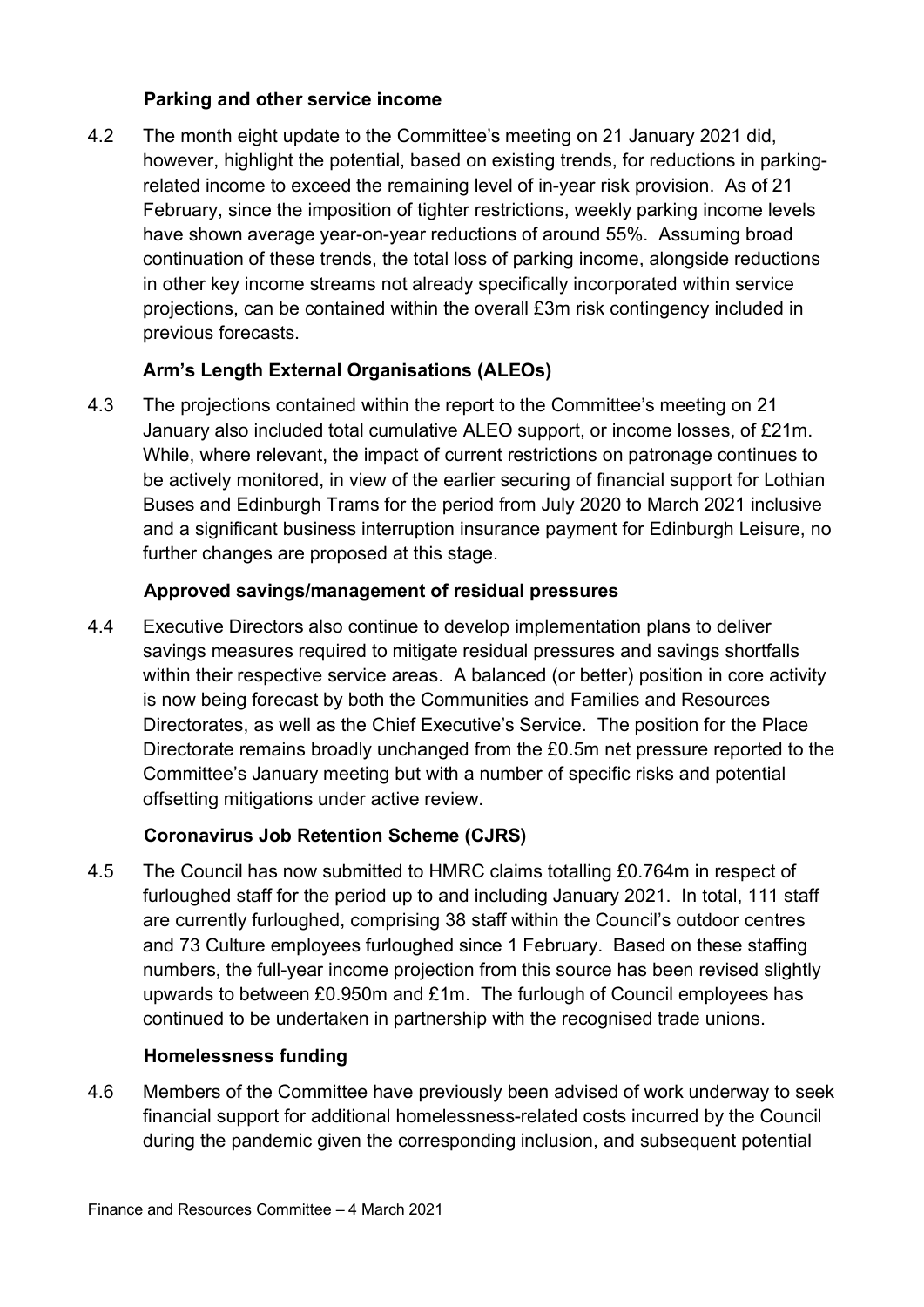funding through Mobilisation Plans, of relevant costs for other councils where these services fall within the remit of the relevant Integration Joint Board.

4.7 While the Head of Finance has on a number of separate occasions raised this issue, both through COSLA and directly with the Scottish Government, to ensure that a consistent approach is adopted in funding for homelessness services (rather than being dependent on the body incurring the expenditure), no formal response has been received to date.

#### **Independent review of Council's whistleblowing and organisational culture**

- 4.8 The Council is continuing to progress an independent inquiry into (a) matters connected to the death of a Council employee and (b) our whistleblowing arrangements and organisational culture.
- 4.9 Members have previously approved the use of up to £0.6m from the Council's earmarked reserves in 2020/21 to offset relevant costs incurred during the year. At this stage, it is anticipated that this provision will address these costs in full. It is more difficult, however, to quantify the potential costs of the inquiry as a whole, although the volume of evidence submitted and considered to date significantly exceeds that underpinning the original cost estimates. Given the time-based nature of the engagement, it is therefore likely that additional sums will be required in 2021/22, with agreement needing to be reached as to the appropriate balance between the scope and coverage of the review and the associated cost. Any further proposed spend in excess of the level approved to date will be brought back for members' consideration.

## **Provision of additional funding**

- 4.10 Since the Committee's last meeting, a significant number of further funding-related announcements have been made as follows:
	- (i) **Income Compensation Scheme** a further £110m will be provided Scotland-wide in 2020/21, with the Council's anticipated share being £21.8m. This is in addition to the £18m of funding previously confirmed through this source;
	- (ii) **Non-recurring additional COVID funding, including for lost income[1](#page-3-0)** an additional £275m will be provided in 2020/21 although may be carried forward to be offset against pressures in the new year, with distribution subject to future consideration by COSLA Leaders. The Council's anticipated minimum share is £21.8m (should a generic needs basis be adopted) but with the potential for this to increase significantly should any element be allocated with reference to remaining unrecognised income losses;

<span id="page-3-0"></span><sup>1</sup> This funding formed part of the Cabinet Secretary for Finance's allocation of the additional £1.1 billion of Barnett Consequentials initially announced by the UK Treasury on 15 February.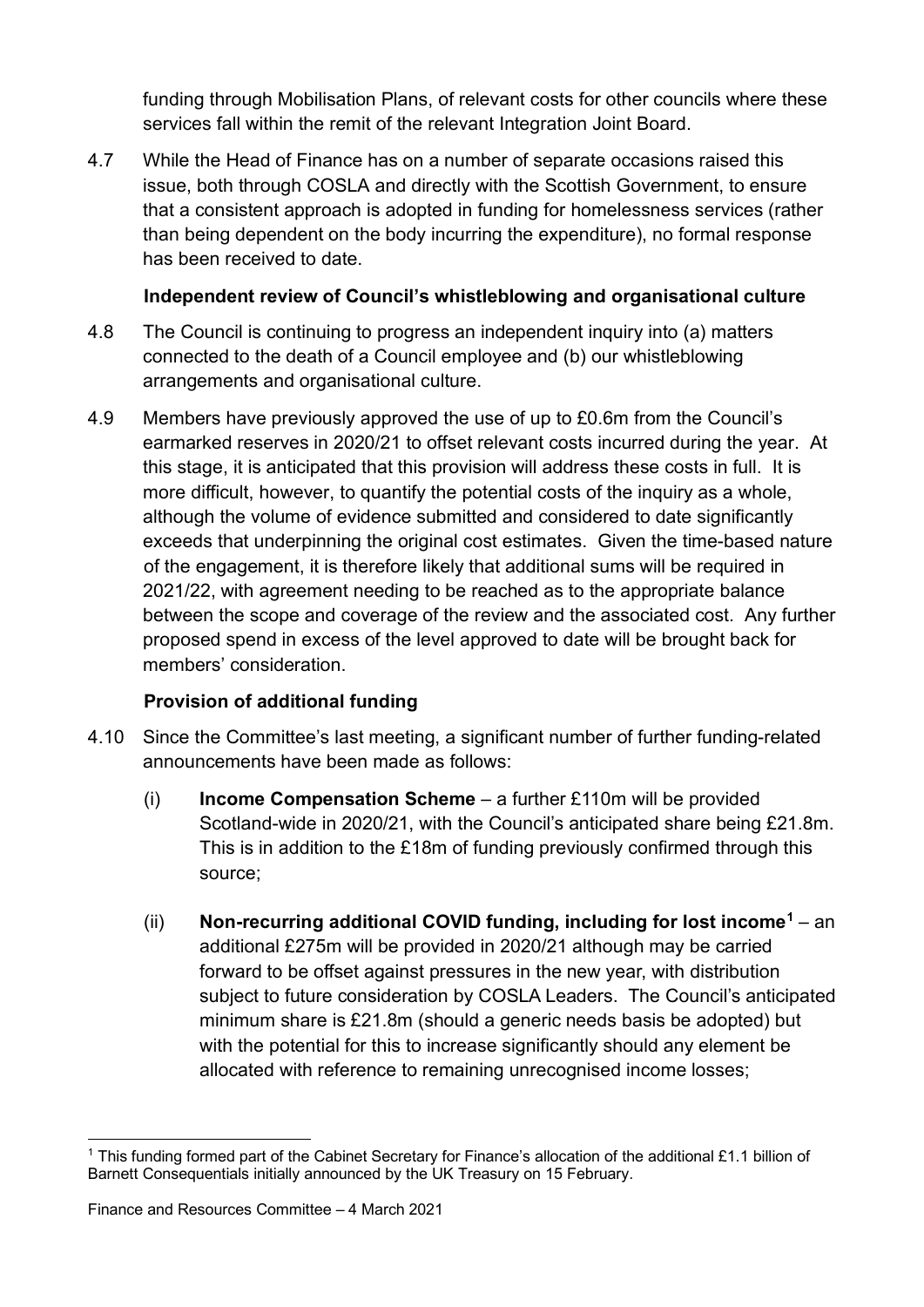- (iii) **City Centre Recovery Fund**  a one-off allocation for Edinburgh of up to £0.530m, subject to incurring spend by 31 March – potential uses include city centre marketing, support for urban business environment, consideration of property repurposing and digital enhancements;
- (iv) **Education recovery**  further confirmed Scotland-wide funding of £40m for logistical support, including cleaning, PPE and facilities management for the remainder of the academic year;
- (v) Doubling of COVID-related support in 2020/21 for the **Financial Insecurity**  and **Flexible Level 4 Funds** (equating to a Scotland-wide increase of £20m in each case); and,
- (vi) **COVID Spring Hardship Payment**  additional £100 payment for each child/young person in receipt of free school meals, including in Early Years settings. These payments should, wherever practicable, be made alongside specific Free School Meals (FSM) provision for the Easter break.
- 4.11 Of the funding streams above, only (i) and (ii) would likely be available to be offset against general existing COVID-related pressures, with the others entailing additional expenditure liabilities.
- 4.12 While the above funding sources are one-off in nature, due to the timing of their receipt there is likely to be a significant increase in the level of the Council's reserves as of the year-end, with these sums carried forward into 2021/22 to be offset against relevant liabilities. Directors of Finance have emphasised to both the Scottish Government and the Accounts Commission the importance of interpreting year-end reserves levels within this context.

## **Overall projected position for 2020/21**

4.13 Taken together, the increases in income noted in the preceding sections should now allow the Council to maintain a balanced overall position during 2020/21 without any need to draw down from its earmarked reserves to offset general pressures during the year. It may, additionally, be possible to reinstate the £4.9m drawdown required as part of addressing the audited overspend for 2019/20.

## **Additional Barnett Consequential-related funding in 2021/22**

- 4.14 On 15 February, the UK Treasury confirmed the provision of a further £1.1 billion of coronavirus-related funding support for the Scottish Government, bringing the cumulative total since the start of the pandemic to £9.7 billion. These additional monies may be spent during 2020/21 or carried over into 2021/22. The Cabinet Secretary for Finance then confirmed, on 16 February, how the majority of these sums would be allocated.
- 4.15 The Cabinet Secretary also extended from three to twelve the number of months' Non-Domestic Rates relief to be provided for the retail, tourism, hospitality and retail

Finance and Resources Committee – 4 March 2021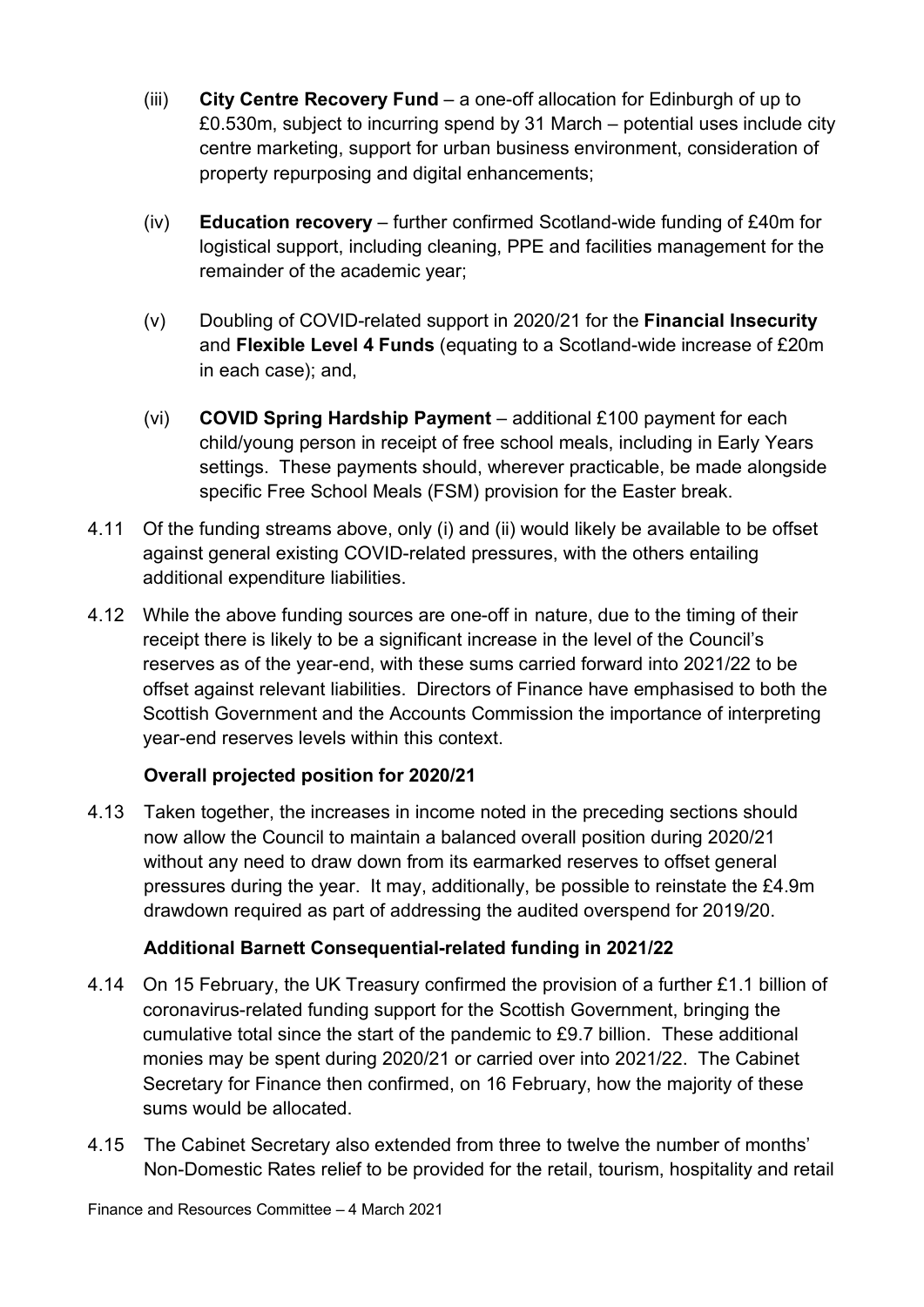sectors. Based on equivalent relief awarded in 2020/21, this gives the potential for a further in-year saving of up to £1.4m, albeit receipt of this relief, in contrast to 2020/21, will be subject to a specific application-based process.

4.16 The Cabinet Secretary's announcement on 16 February 2021 also indicated additional investment for mental health (£120m), affordable housing (£120m), lowincome support (£100m) and pupil catch-up (£60m). At this stage, however, further details of these funding streams are awaited.

#### **Financial flexibilities**

- 4.17 The Council's approved budget for 2021/22 reflects application of the loans fund financial flexibility, allowing an estimated £34m of planned in-year principal repayments to be deferred until 2022/23, thus facilitating the creation of a COVID mitigation reserve of this value. Of this total, £18m relates to additional pandemicrelated expenditure pressures or lost income anticipated in 2021/22.
- 4.18 Officers have continued to make the case, however, for the PPP-based flexibility to be applied on an annuity basis which would optimise the level of retrospective benefit whilst delivering savings to the revenue account over the medium term of the contractual agreements concerned. At the COSLA Leaders' Meeting on 29 January, it was unanimously agreed that the Resources Spokesperson would formally approach the Cabinet Secretary for Finance on this matter, with a letter then sent on 2 February 2021.
- 4.19 Following a process of due consideration by the Scottish Government, a response to this letter was received on 25 February, permitting some short-term flexibility in this area, albeit requiring consideration of the applicability of all of the other financial flexibilities first. As the areas involved are complex and linked to a wider mediumto long-term review of the applicability of accounting standards to local government, however, further technical consideration is required and an update will be provided at the Committee's meeting.

## **Parliamentary scrutiny of Draft Scottish Budget**

4.20 Approval of the Draft Budget is subject to a process of Parliamentary scrutiny. In view of the likely need to secure the support of at least one other party within the Scottish Parliament, in previous years additional monies for Local Government have been introduced as part of the Stage One debate. While this did not happen this year, negotiations on the detail of the budget are continuing in advance of Stage Two consideration on 8 March and the Stage Three debate on 9 March 2021.

## **UK Budget**

4.21 Following its earlier postponement due to the focus on the pandemic, the UK Budget will now be announced on Wednesday, 3 March 2021. Given its date of publication, the Scottish Draft Budget necessarily included an estimate of the Barnett Consequentials flowing from this announcement. Should the actual level of funding be significantly less than the £500m assumed, however, the proposed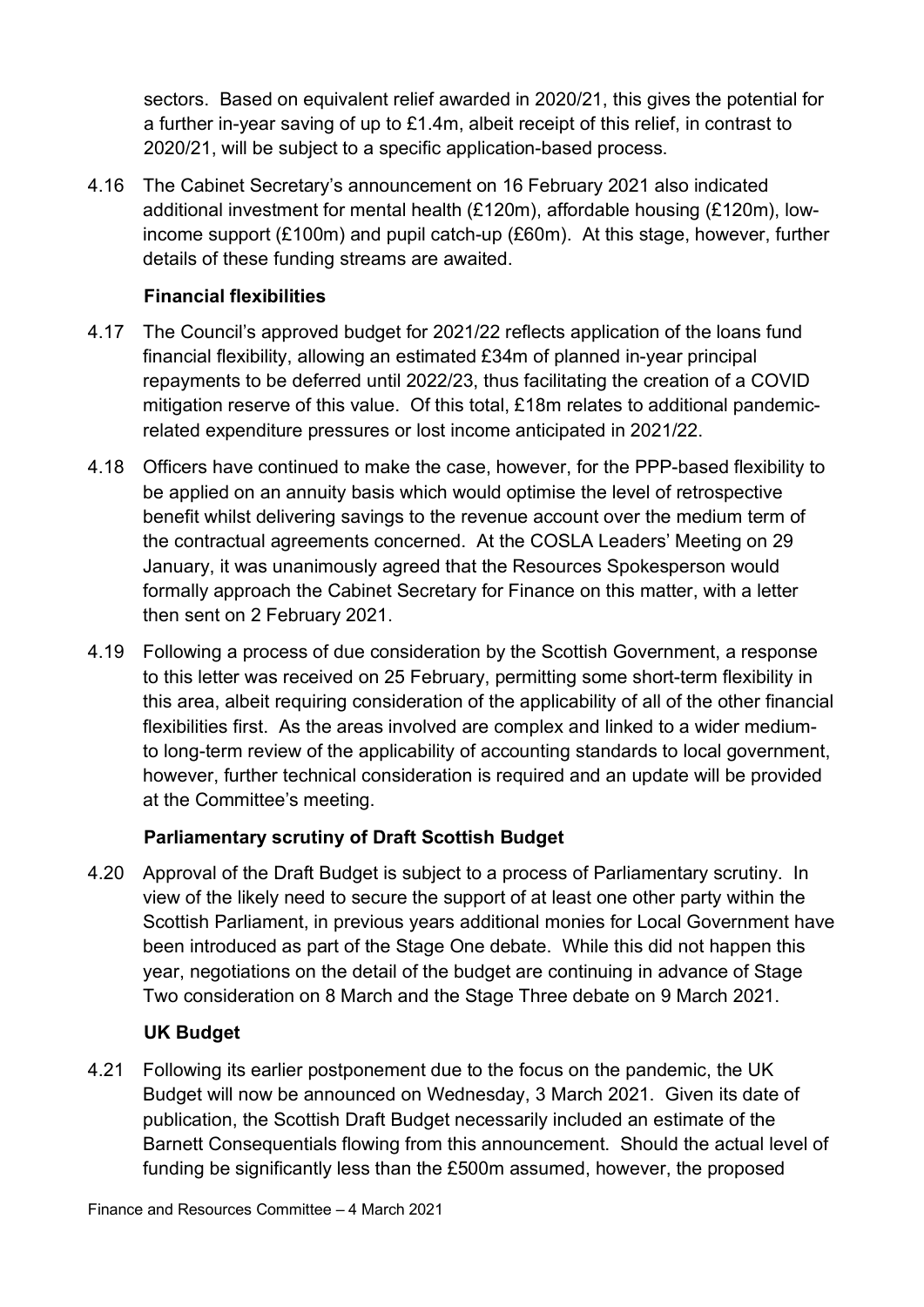distribution of the £1.1 billion of Barnett Consequentials referenced in Paragraph 4.14 may have to be reconsidered. Members will be kept apprised of the outcome of this Parliamentary consideration, with a further update also provided to the Committee's next meeting on 20 May.

#### **Approved revenue budget, 2021/22**

- 4.22 On 18 February 2021, Council approved a one-year balanced budget for 2021/22. The budget includes provision for £23m of COVID-related impacts, the majority of which is funded (at least on a short-term basis) through application of the loans charge repayment flexibility. The budget also includes baselined additional investment of £12m in recognition of a range of underlying pressures within service areas.
- 4.23 Following the announcement of the provisional Local Government Finance Settlement on 28 January, £14.2m of additional investment relative to framework assumptions became available for allocation in 2021/22. Given the significant remaining shortfalls in subsequent years of the framework, however, members were advised that use of the available money on a one-off basis or in providing recurring savings would assist in closing future years' funding gaps.
- 4.24 Appendix 1 sets out the approved uses of this investment, including implementation of a Council Tax freeze and an in-year transfer to unallocated reserves of £2.743m. Alongside the delivery of approved savings, updates will be provided to members during the coming year on application of these sums and the corresponding outcomes achieved.
- 4.25 The table below indicates the incremental impact of the approved budget investment on subsequent years' savings requirements. When compared to the pre-existing funding gaps, this results in a revised profile as follows:

|                                                                                       | 2022/23 | 2023/24 | 2024/25 | 2025/26 |
|---------------------------------------------------------------------------------------|---------|---------|---------|---------|
|                                                                                       | £m      | £m      | £m      | £m      |
| Projected gap reported to Finance and Resources<br>Committee, 2 February (cumulative) | 19.8    | 45.5    | 73.5    | 102.5   |
| Less unallocated grant funding                                                        | (4.5)   | (5.8)   | (5.8)   | (5.8)   |
| <b>Revised savings requirement (cumulative)</b>                                       | 15.3    | 39.7    | 67.7    | 96.7    |

4.26 Given the significant remaining gaps in future years of the framework, an update report will be brought to the Committee's next meeting on 20 May 2021.

## **Edinburgh Integration Joint Board (EIJB)**

4.27 As of month eight and based on the current assessment of approved savings delivery, an overspend of up to £7.7m for Council-delegated services is forecast, primarily comprising pressures in external services, including residential and nursing purchased care, care and support, care at home and direct payments.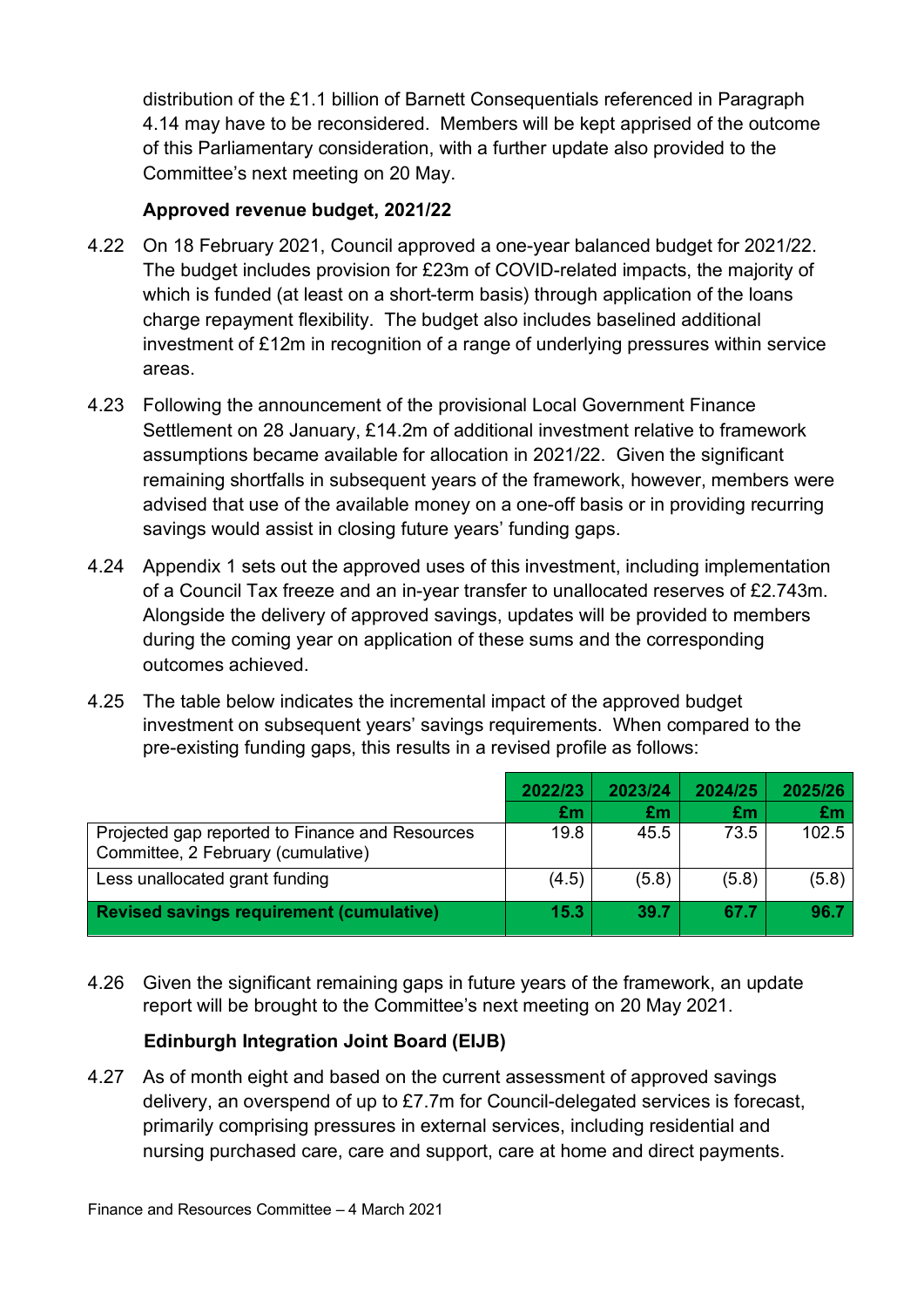These pressures are, in turn, largely attributable to delays in planned savings delivery and increased demand due to the operational impacts of the pandemic. These sums do not include provider uplifts of £3.4m to allow continuing payment of at least the Living Wage Foundation hourly rate in 2020/21, offsetting measures for which remain to be confirmed.

- 4.28 Work also continues to refine and evidence the cost estimates contained within the Edinburgh Health and Social Care Partnership's Local Mobilisation Plan (LMP). It continues to be assumed that all COVID-related costs will be funded by this means and, as such, gives the potential for a balanced overall position to be achieved for 2020/21.
- 4.29 Discussions are also well advanced concerning the setting of the EIJB's budget for 2021/22, with the intention that the basis of a balanced position will be presented to the Board's next meeting on 24 March.
- 4.30 While the provisional terms of the Local Government Finance Settlement do not allow application by the Council of the planned £4.7m savings offset, full passthrough of the additional resources contained within the LGFS only marginally improved the underlying overall EIJB funding gap relative to the position reported to the Board on 15 December. This is because, in contrast to recent years, no unhypothecated sums (i.e. monies provided on a non-specific basis) have been reflected within the Settlement, with the £6.9m instead representing recognition of known cost pressures, funding for which had largely already been assumed by the EIJB.
- 4.31 Further discussions are therefore required with the Chief Finance Officer of the EIJB to understand fully these implications, alongside consideration of the equivalent settlement for NHS Lothian and a verbal update will be provided at the meeting. Should additional resources become available as a result of the Draft Budget Bill's Parliamentary consideration and/or UK Budget, however, members may therefore wish to prioritise allocation of these resources to the EIJB.

## **5. Next Steps**

5.1 Following the approval by Council of the 2021/22 revenue budget on 18 February 2021, work on the development of savings implementation plans and measures to manage residual pressures is continuing, with the conclusions of a further readiness assessment by the Head of Finance to be reported to the Council Leadership Team prior to the new financial year.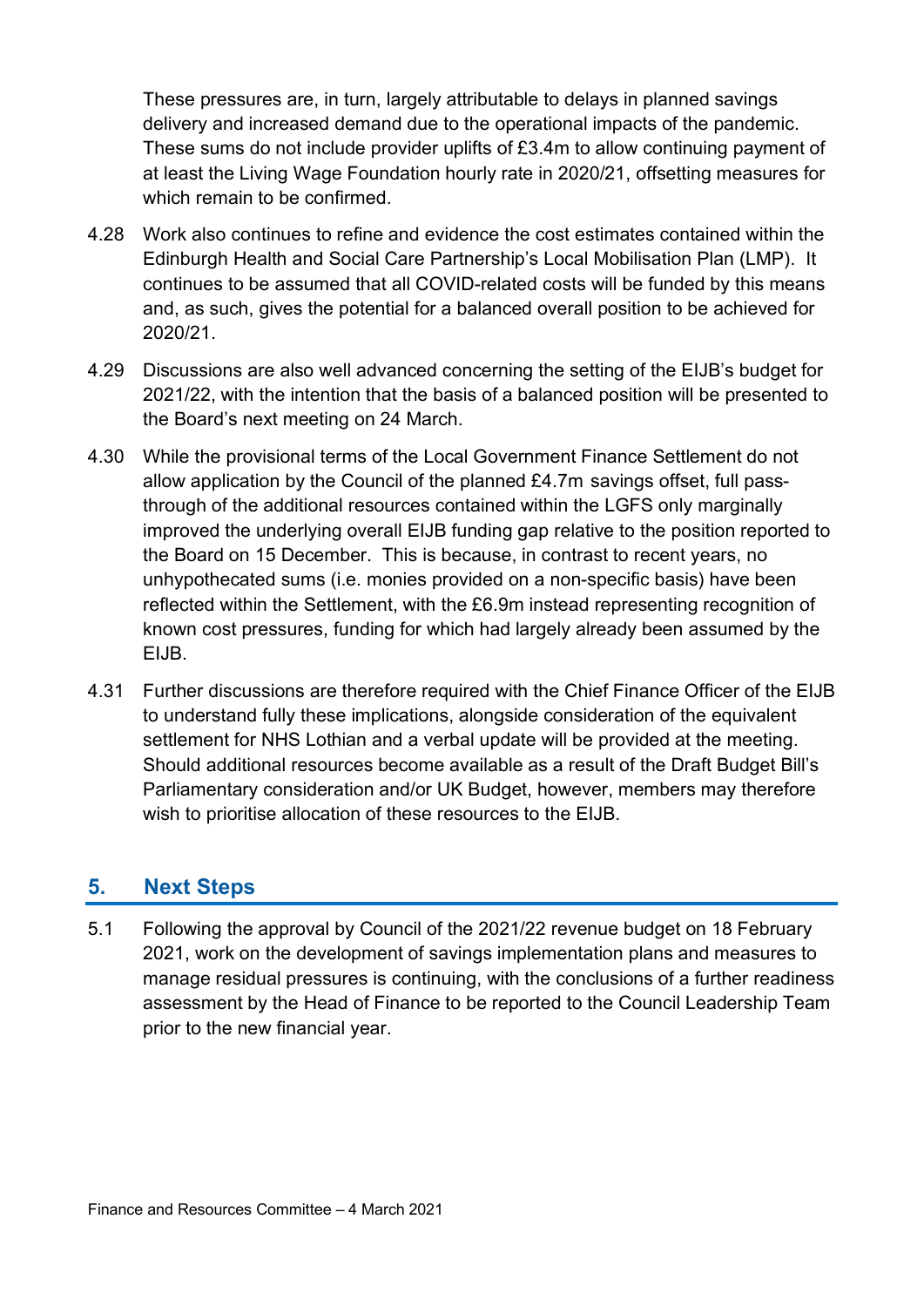## **6. Financial impact**

- 6.1 There is no financial impact arising directly from this report although its contents reemphasise the importance of proactive management of pressures and delivery of approved savings.
- 6.2 The approval of a balanced budget for the forthcoming year plays a vital role in expressing, in financial terms, the priorities of a local authority and promotes accountability between a council and its electorate.
- 6.3 The savings assurance process is intended to ensure that, as far as is practicable, those proposals approved by Council deliver the anticipated level of financial savings in a way consistent with the expected service impacts. Similarly, tracking of progress in delivering the anticipated benefits and outcomes of additional service investment contributes positively to the demonstration of best value.

## **7. Stakeholder/Community Impact**

7.1 A detailed report summarising the response to the Council's recent engagement on budget priorities for 2021/22 and beyond, including relevant supporting material from other engagement activity on priorities and life experiences during the COVID-19 pandemic, was considered by the Finance and Resources Committee on 2 February and referred on to Council as part of the budget-setting meeting.

## **8. Background reading/external references**

- 8.1 [Coalition Budget Motion,](https://democracy.edinburgh.gov.uk/documents/s31642/Coalition%20Budget%20Motion%202021-22.pdf) The City of Edinburgh Council, 18 February 2021
- 8.2 [Local Government Finance Settlement 2021/22,](https://democracy.edinburgh.gov.uk/documents/s31431/Item%204.1b%20-%20Local%20Government%20Finance%20Settlement%202021-22.pdf) The City of Edinburgh Council, 18 February 2021
- 8.3 [Council Business Plan and Budget 2021/26,](https://democracy.edinburgh.gov.uk/documents/s30981/7.1%20-%20Council%20Business%20Plan%20and%20Budget%202021-26.pdf) Finance and Resources Committee, 2 February 2021
- 8.4 [Council Business Plan and Budget 2021/26 –](https://democracy.edinburgh.gov.uk/documents/s30975/7.2%20-%20Council%20Business%20Plan%20and%20Budget%202021-26%20-%20Risks%20and%20Reserves.pdf) Risks and Reserves, Finance and Resources Committee, 2 February 2021
- 8.5 [Finance Update,](https://democracy.edinburgh.gov.uk/documents/s30826/6.1%20Finance%20Update.pdf) Edinburgh Integration Joint Board, 2 February 2021
- 8.6 [Revenue Budget 2020/21: month eight position,](https://democracy.edinburgh.gov.uk/documents/s30426/7.1%20-%20Revenue%20Budget%20202021%20month%20eight%20position.pdf) Finance and Resources Committee, 21 January 2021

## **9. Appendices**

9.1 Appendix 1 - Approved investment within 2021/22 budget